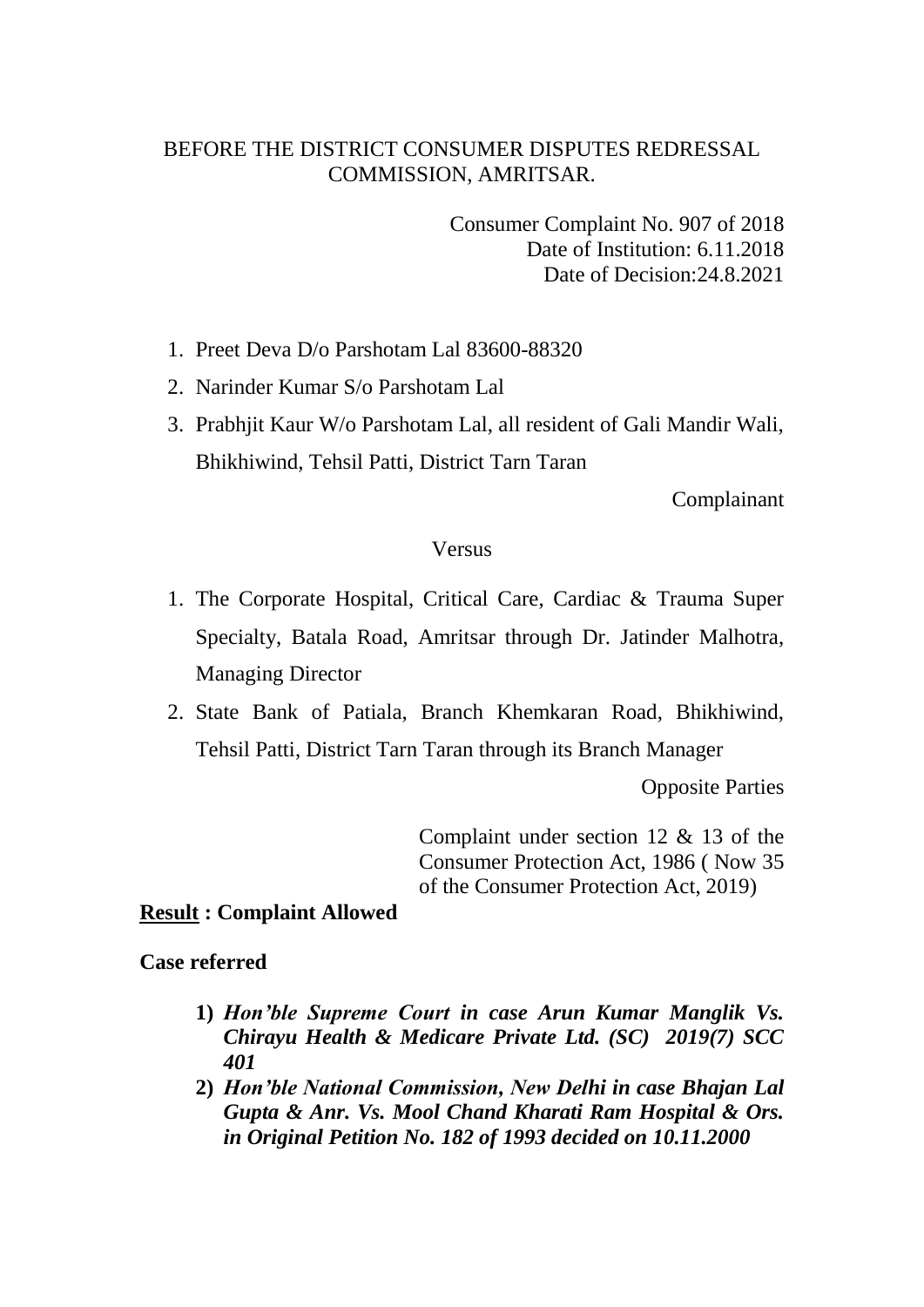- **3)** *Chandra Shekhar Pandey Vs. Salil Chandra (Dr.) & Ors. 2011(1) CPJ 152 of the Hon'ble Uttar Pradesh State Commission, Lucknow*
- **4)** *Hon'ble Supreme Court in case Amitabha Dasgupta Vs. United Bank of India and others AIR 2021 SC (Civil) 1457*

## **Counsel for the parties :**

| For the Complainant         | : Sh. Saurabh Aggarwal, Advocate |
|-----------------------------|----------------------------------|
| For the Opposite Party No.1 | : Sh. Amit Monga, Advocate       |
| For the Opposite Party No.2 | : Sh. Rupesh Mahindru, Advocate  |

# **CORAM**

**Mr. Jagdishwar Kumar Chopra, President Mr.Jatinder Singh Pannu, Member**

## **ORDER:-**

**Mr. Jagdishwar Kumar Chopra, President** :-Order of this commission will dispose of the present complaint filed by the complainant  $u/s$  12  $\&$ 13 of the Consumer Protection Act, 1986 ( Now u/s 35 of the Consumer Protection Act, 2019).

# **Brief facts and pleadings**

1. Brief facts of the case are that father of complainant No.1 & 2 and husband of complainant No.2 Parshotam Lal was suffering from serious heart disease and was got admitted by the complainants in the hospital of opposite party No.1 on 4.1.2017 at about 6.00 p.m. and deposited Rs. 10000/- in advance with opposite party No.1. Thereafter the treatment was started by the doctors of opposite party No.1. Various bills of medicines during the course of treatment are Ex.C-1 to Ex.C-25. On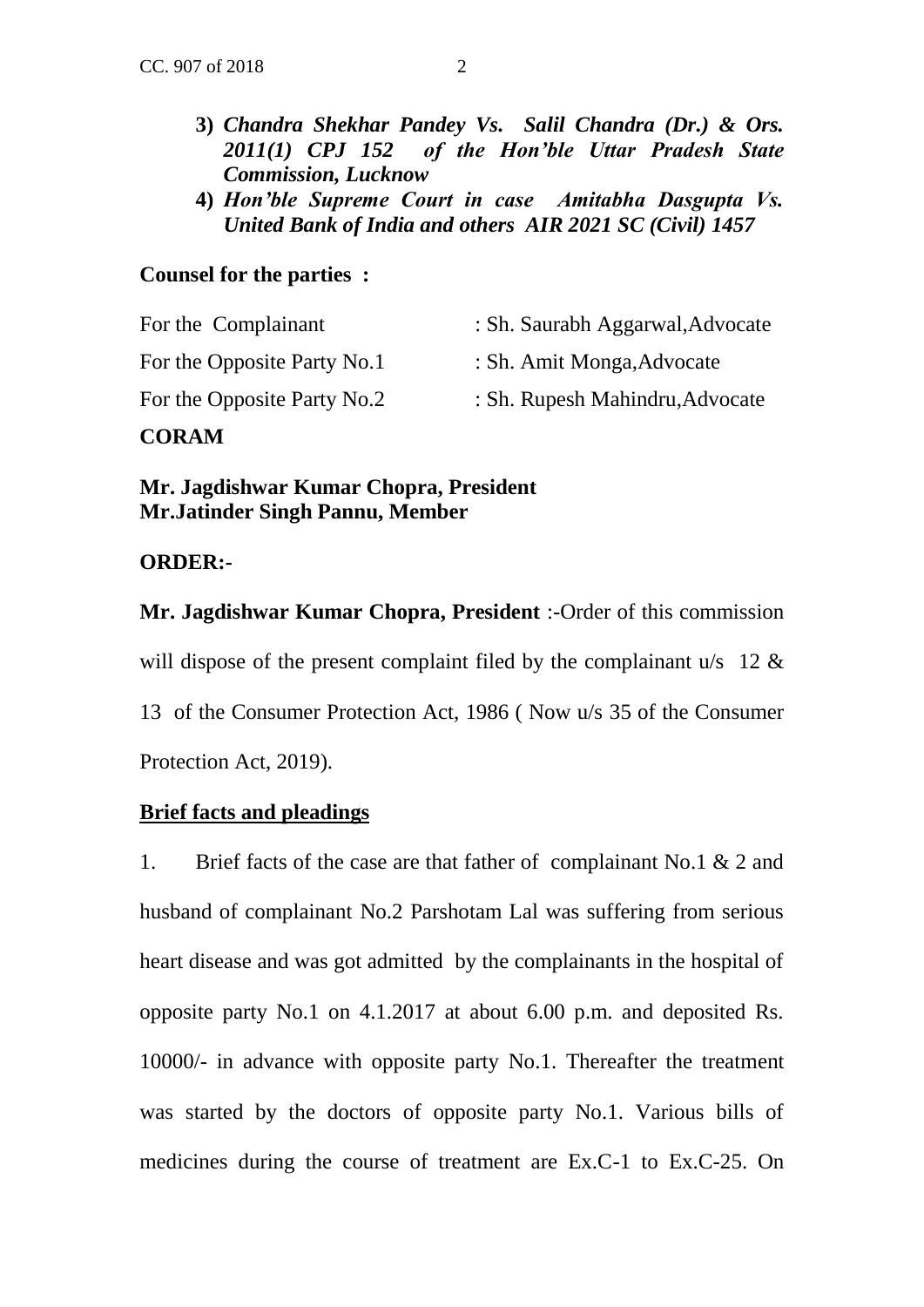7.1.2017 while demonetization was declared by the Indian Govt, the doctor of opposite party No.1 threatened the complainant at about 3.00 p.m. to deposit Rs. 2,00,000/- in cash immediately, otherwise they will not provide treatment to the father of the complainant and if they fail to deposit the said amount then the complainant should take away the patient immediately from the hospital. In view of the threat complainant No.3 immediately approached the opposite party No.2 and requested the bank manager to release the sum of Rs. 2,00,000/- as demanded by Sh. Jatinder Malhotra , the MD of opposite party No.1 in order to save the life of Parshotam Lal, but the branch manager flatly refused to release cash. The complainant immediately approached the opposite party No.1 and narrated the whole story to Dr. Jatinder Malhotra, MD of opposite party No.2, who thereafter gave a writing dated 7.1.2017 to the complainant requesting the opposite party No.2 to release the amount in the bank account of opposite party No.1, the copy of said writing is Ex.C-28. Thereafter complainant immediately went to opposite party No.2 for transfer of amount through RTGS but when the complainant reached Bhikhiwind, the office of opposite party No.2 was closed . Thereafter the complainant went back to hospital and requested Dr. Jatinder Malhotra MD of opposite party No.1 that the amount cannot be transferred today in the bank account of opposite party No.1 and next day is Sunday and they shall deposit the amount demanded on Monday, but the doctors of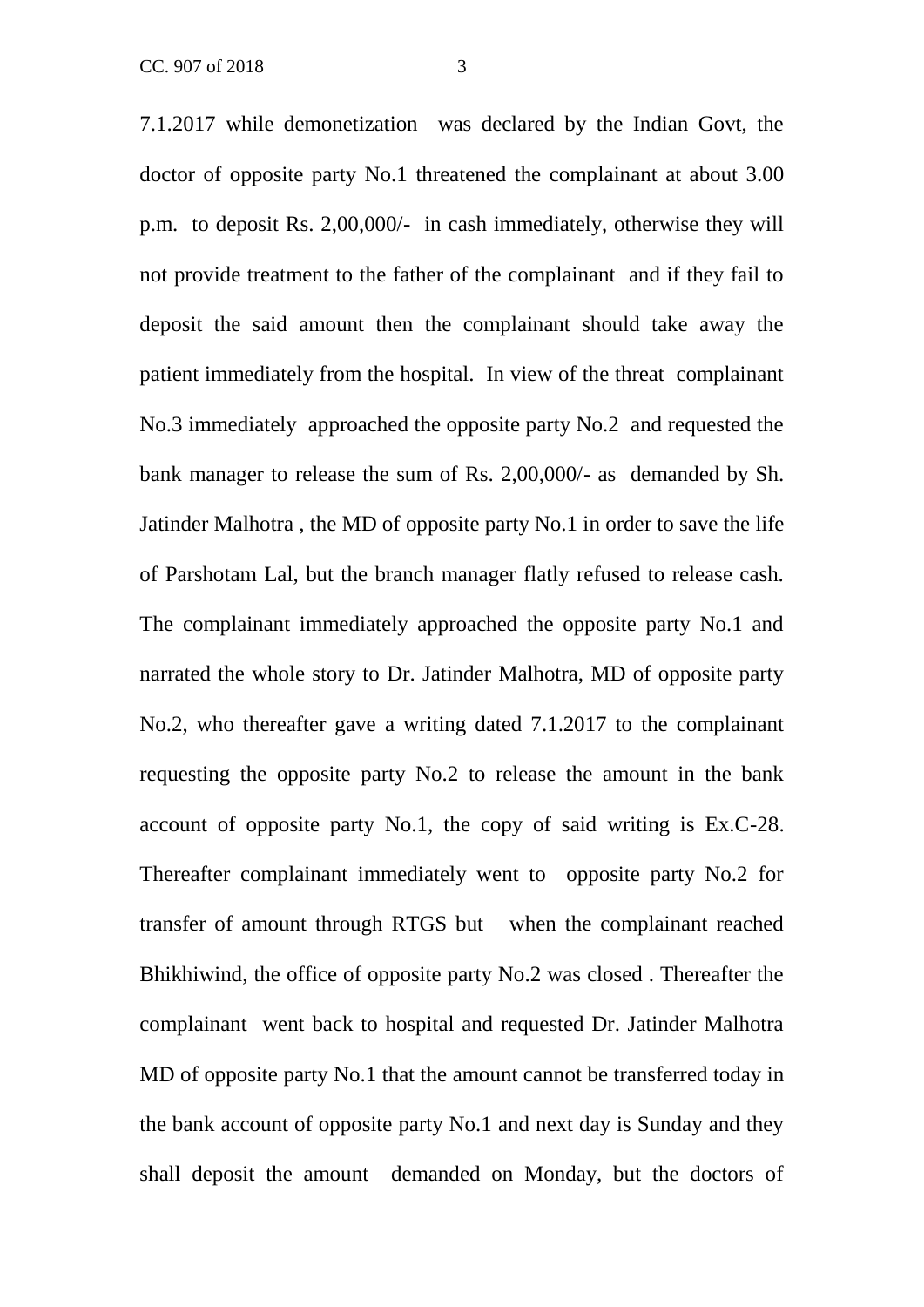opposite party No.1 flatly refused to accede to the genuine request of the complainant. Dr. Jatinder Malhotra MD of opposite party No.1 stated that if the complainant fails to pay the amount of Rs. 2,00,000/- in cash , then he will not provide medical treatment to the patient and the doctor further threatened complainant to take away the patient immediately from the hospital . Due to non deposit of money by the complainant with opposite party No.1 and due to non release of cash by opposite party No.2, the doctors of opposite party No.1 did not provide treatment to the father of the complainant. The patient was in dire need of treatment and was on ventilator but due to non providing of treatment by opposite party No.1 Sh. Parshotam Lal died next day on 8.1.2017 at about 12.30 p.m. Despite the death of the father of the complainant, the doctors of opposite party No.1 asked the complainant to deposit money at about 4.30 p.m. and did not disclosed the death of the patient . Under the forced circumstances the complainant gave a cheque of Rs. 50,000/- on 8.1.2017 and a sum of Rs. 80000/- transferred through RTGS to the bank account of opposite party No.1 and only after that the opposite party No.1 handed over the dead body of Parshotam Lal at about 11.30 p.m. Opposite party No.1 thus committed medical negligence and insufficient service by not providing treatment to the patient due to delay of payment and causing the death of patient Parshotam Lal. Opposite party No.2 also committed deficiency in service by not timely releasing the cash amount to the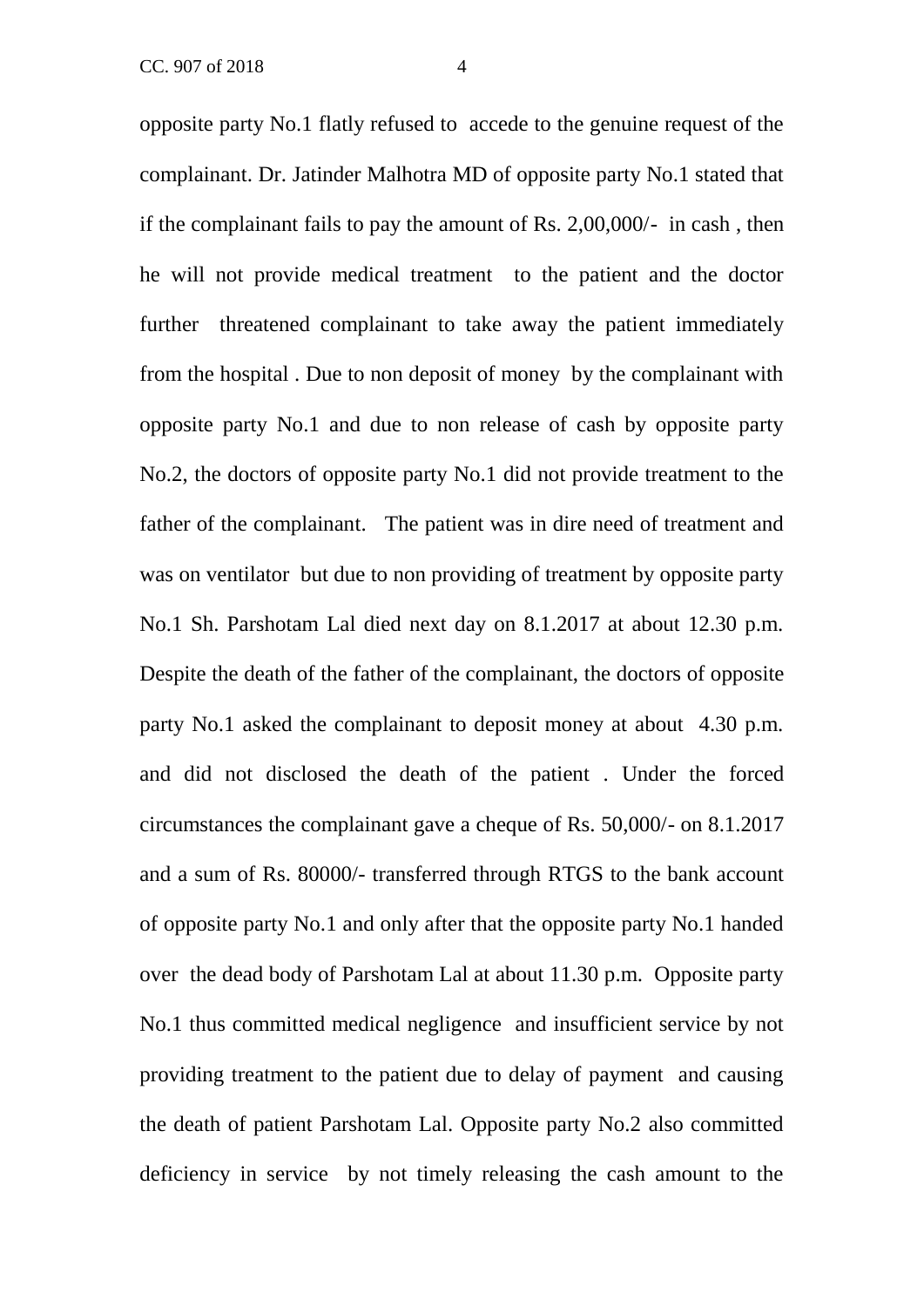complainants for the treatment of the patient Parshotam Lal. Opposite party No1. Further committed deficiency and negligence in service by not disclosing the death of the patient and by charging the complainant an amount of Rs. 50000/- and Rs. 80000/- despite the fact that the opposite party No.1 did not provide any treatment to the patient. The doctors charged for the service which they never provided to the patient. Regarding the abovesaid grievances the complainant sent complaints to the higher authorities by regd. Post for taking an appropriate action against the opposite parties. Copies of postal receipts are Ex.C-26 and Ex.C-27. The complainants had asked the opposite parties many a times to pay the damages and compensation for unnecessary harassment due to wrongful acts but the opposite parties refused to accept the genuine requests of the complainants. Vide instant complaint, complainant has sought for the following reliefs:-

(a) Opposite parties be directed to award compensation to the tune of Rs. 10 lacs to the complainants.

(b) Opposite parties be also directed to pay adequate litigation expenses to the complainants ;

(b) Any other relief to which the complainants are entitled be also awarded to the complainants.

Hence, this complaint.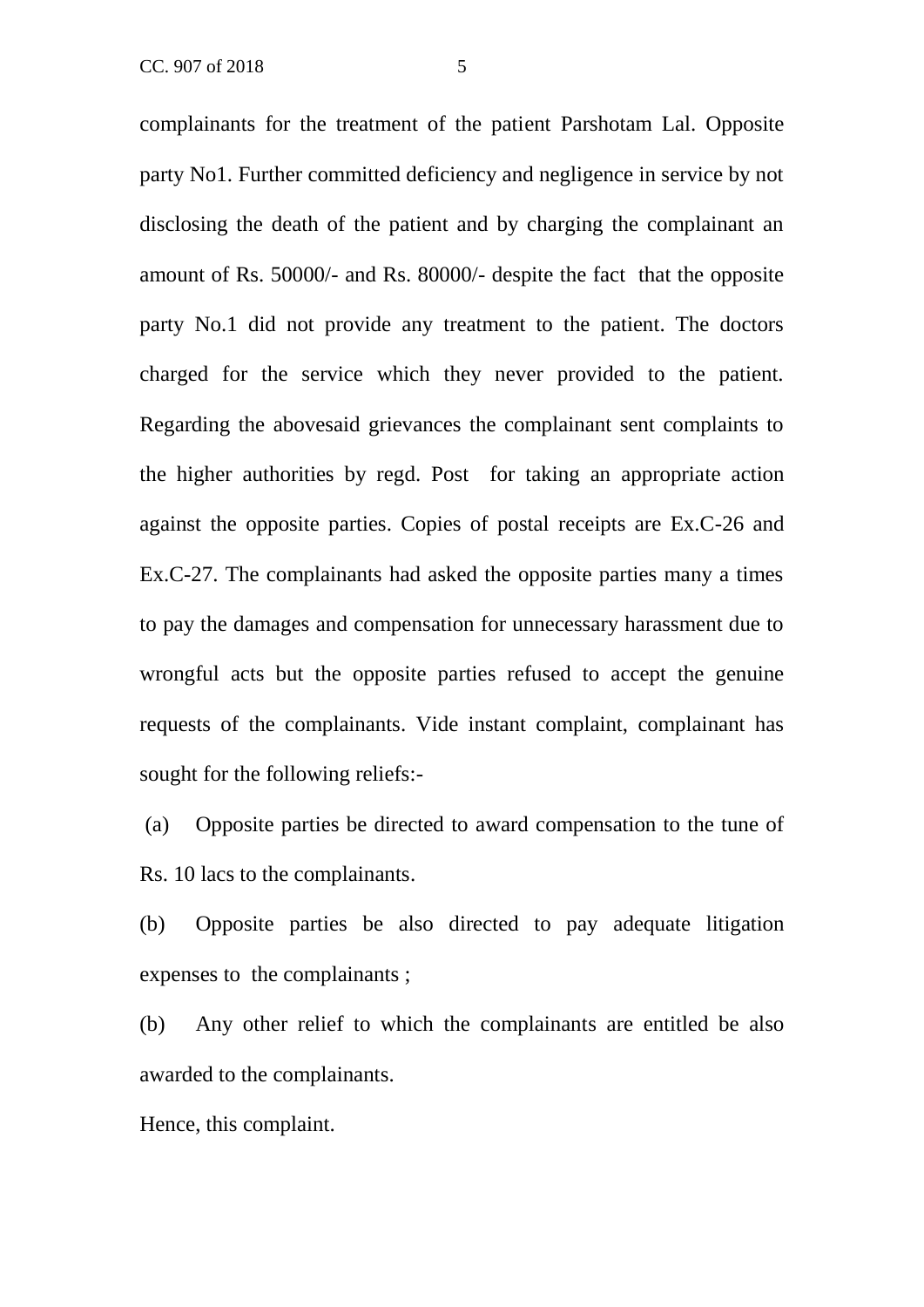2. Upon notice , opposite party No.1 appeared and filed written version taking certain preliminary objections therein inter alia that the instant complaint has been filed with the ulterior and malafide intention to mislead this Court. The instant complaint otherwise is not maintainable on the allegations made in the complaint and the same deserves dismissal ; that the present complaint is liable to be dismissed on the sole ground that the same subject matter has already been decided by the Punjab Medical Council, Mohali and Civil Hospital, Amritsar and Tarn Taran ; that the complainant has not come to the court with clean hands and has suppressed the material facts . The true facts are that the patient Parshotam Lal S/o Lahori Mal was admitted in replying opposite party hospital on 4.1.2017 to 8.1.2017 and treatment bill of Rs. 1,83,355/- was raised by the hospital and out of which Rs. 1 lacs was paid by the complainants and Rs. 83,355/- is due against the complainants. Inspite of remittance of said bill, they have filed the instant complaint just to harass and defame the replying opposite party ; that no cause of action has ever arisen in favour of the complainant to file the present complaint against the replying opposite party as there is no deficiency on the part of the replying opposite party . The complainant is trying to get undue advantage of his own wrongful facts ; that the complainant is estopped by his own acts and conduct from filing the present complaint against the

replying opposite party. Earlier the patient remained admitted in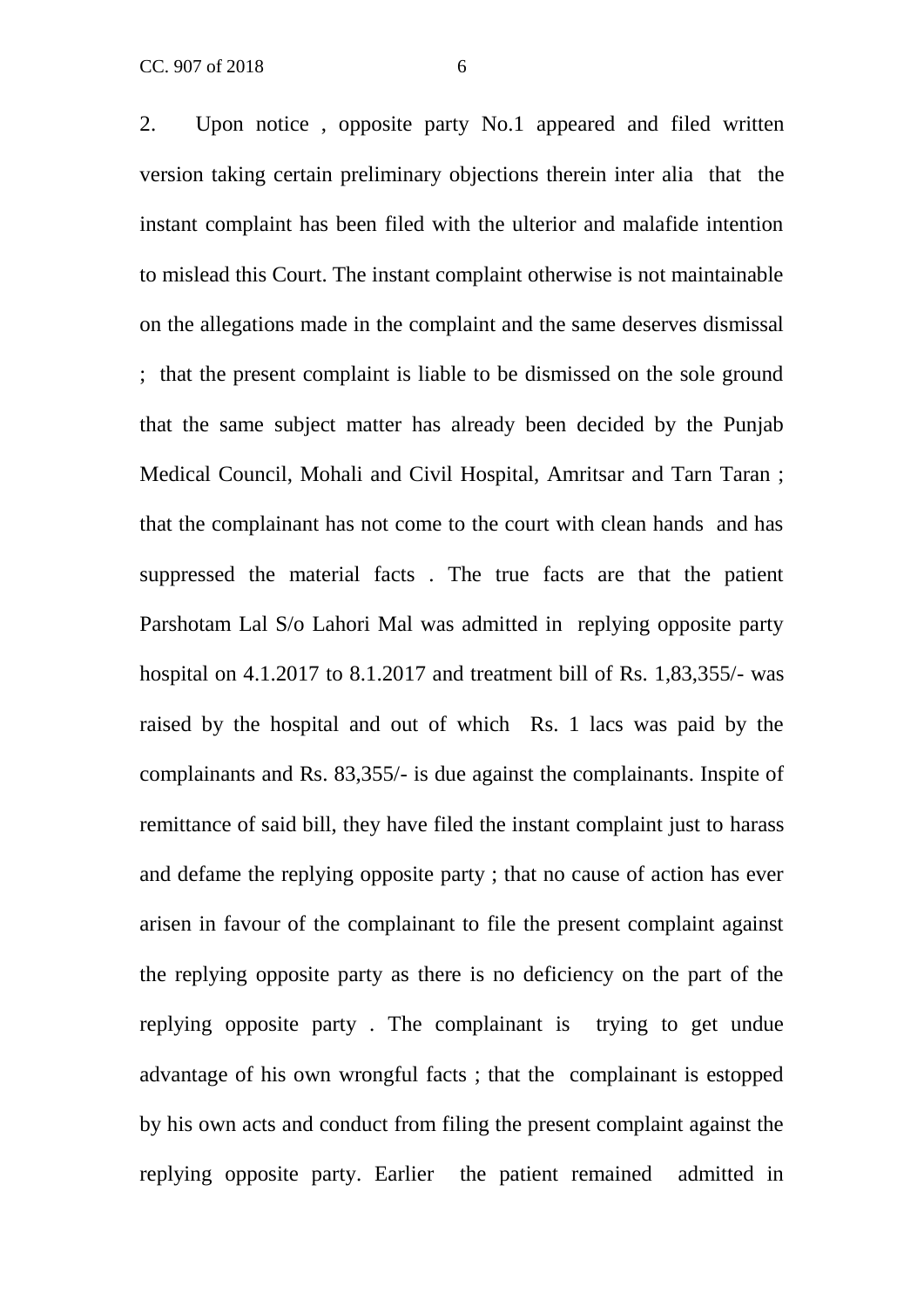Mahajan Hospital from 16.12.2016 to 25.12.2016 with same complaint and discharged from the hospital on request. After that the patient got admitted in Sri Guru Ram Dass Medical College, Vallah, Asr for the same complaint and went discharged from that hospital also. Thereafter they got admitted in replying opposite party hospital on 4.1.2017 in critical condition. On merits, it was submitted that father of complainants No.1 & 2 and husband of complainant No.3 was referred to the hospital of replying opposite party No.1 in critical condition. At the time of admission, the patient was suffering from severe septic shock with diabetes nephropathy with uncontrolled T2DM with resistant/hypertension. Detailed seriousness about the patient was given to the complainants. It was also made clear to all the complainants i.e. attendants of patient Parshotam Lal that the patient is suffering from septic shock and worldwide it carries a mortality rate of more than 90%. After taking the written consent from the complainants, replying opposite party started the best treatment with high end medications by the involvement of high end consultation was provided. Replying opposite party No.1 involved one RMO, two nurses to the patient to save the life of patient . The replying opposite party also told the financial liabilities to the complainants before starting the treatment because patient was on ventilator and also on vasopressers and inotropes and life saving medicines, copy of written consent is Ex.OP1/2. Earlier the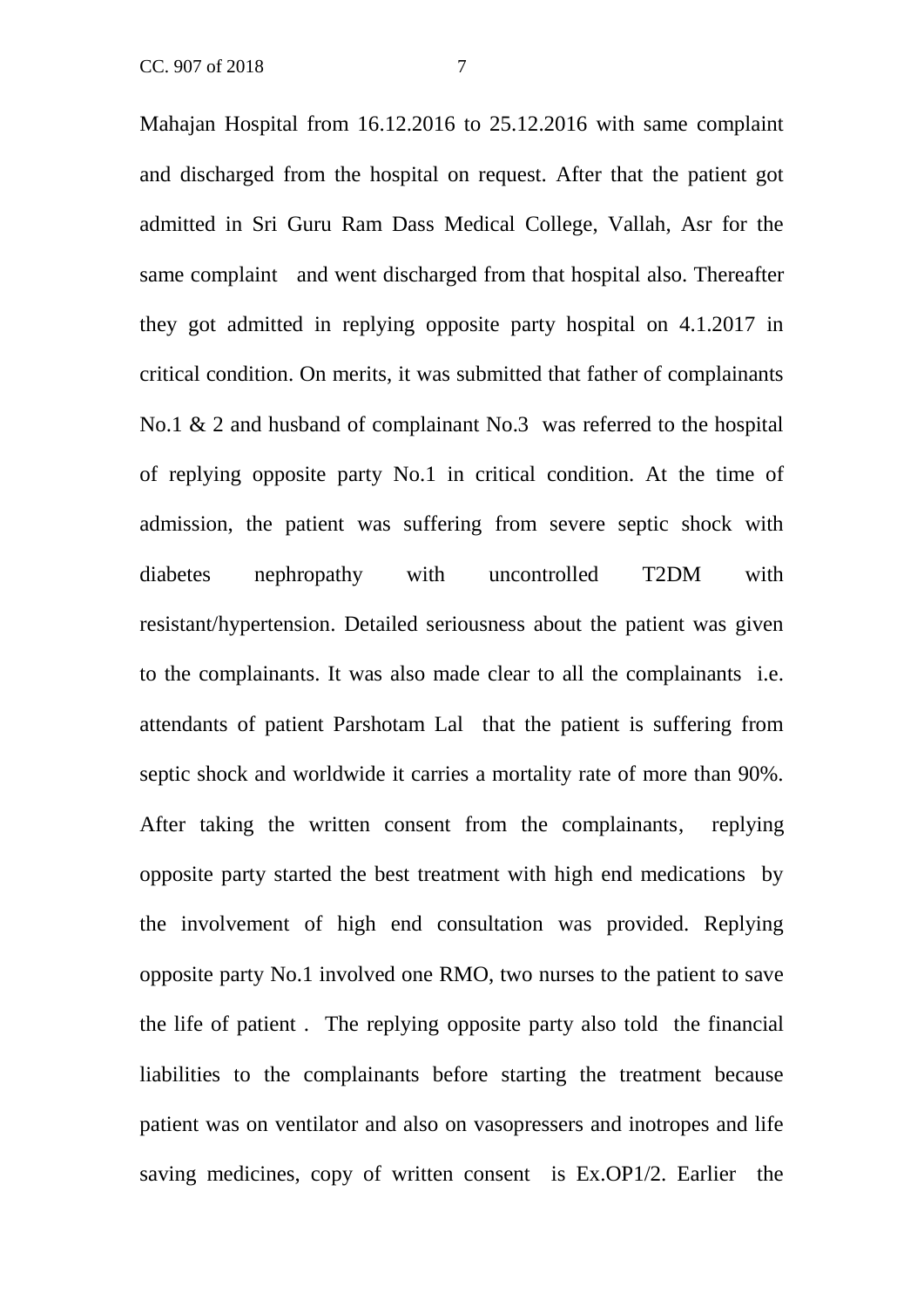patient remained admitted in Mahajan Hospital from 16.12.2016 to 25.12.2016 with same complaint and discharged from the hospital on request. After that the patient got admitted in Sri Guru Ram Dass Medical College, Vallah, Asr for the same complaint and went discharged from that hospital also. Thereafter they got admitted in replying opposite party hospital on 4.1.2017 in critical condition. It was denied that doctors of opposite party No.1 threatened the complainant at about 3.00 p.m. to deposit a sum of Rs. 2,00,000/- in cash immediately otherwise they will not provide treatment to the father of the complainant and also denied that if they fail to deposit the said amount then the complainant should take away the patient immediately from the hospital. It was denied that in view of the threat the complainant No.2 immediately went to opposite party No.2 and requested the manager to release the sum of Rs. 2,00,000/ as demanded by opposite party No.1 in order to save the life of Parshotam Lal, but the branch manager refused to release the cash. It is pertinent to mention here that during the treatment of patient they requested the hospital authorities that due to demonetization they were unable to arrange money and bank manager flatly refused to release the money in that situation in order to save the life of patient, the hospital authorities had given in writing the condition of patient. It was denied that Dr. Jatinder Malhotra, MD of opposite party No.1 stated that if the complainant fails to pay the amount of Rs. 2,00,000/- in cash to him, then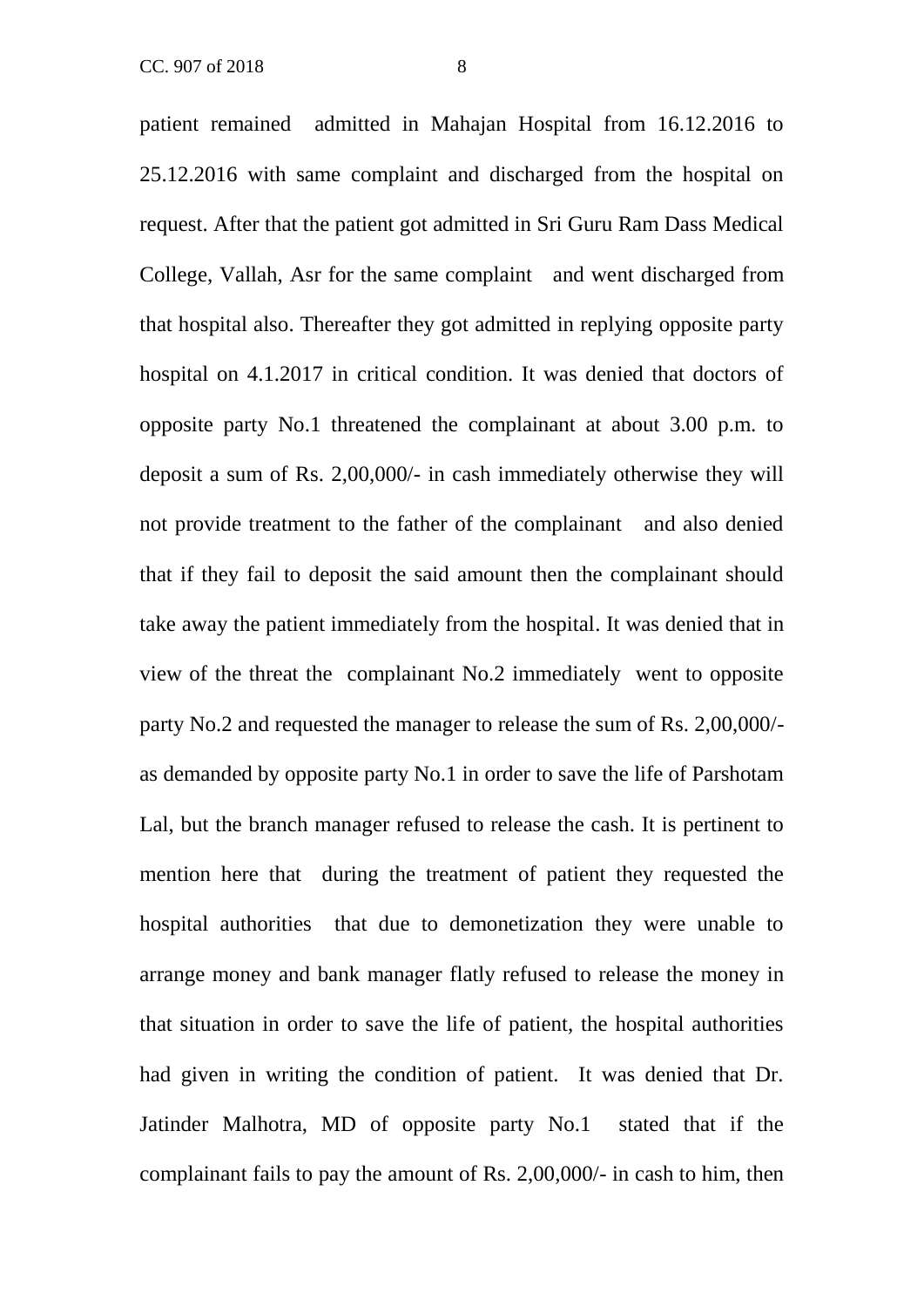he will not provide medical treatment to the patient and also threatened the complainant to take away the patient immediately from the hospital. It was denied that opposite party No.1 committed medical negligence and insufficient service by not treating the patient due to delay of payment and causing the death of patient. It was denied that opposite party further committed medical negligence and deficiency in service by not disclosing the death of the patient and by charging Rs. 50000/- and Rs. 80000/- inspite of the fact that the doctors of opposite party No.1 did not give any treatment to the patient. It was submitted that complainant had filed the complaint on same cause of action before Civil Hospital, Amritsar who after thorough investigation dismissed the complaint vide investigation report dated 15.7.2017, copy of same is Ex.OP1/18. Again complainant had filed the complaint on same cause of action before Civil Hospital, Tarn Taran who after thorough investigation returned the complaint that Dr. Jatinder Malhotra has given the correct treatment, vide its order dated 9.11.2017, copy of same is Ex.OP1/19. Thereafter the complainant filed complaint against the opposite party before Punjab Medical Council Mohali in which the medical board observed that they are satisfied with the explanation of replying opposite party. The instant complaint has been filed fourth time on the same cause of action to mislead this Commission. While submitting that there is no deficiency or negligence in service on the part of the replying opposite party and while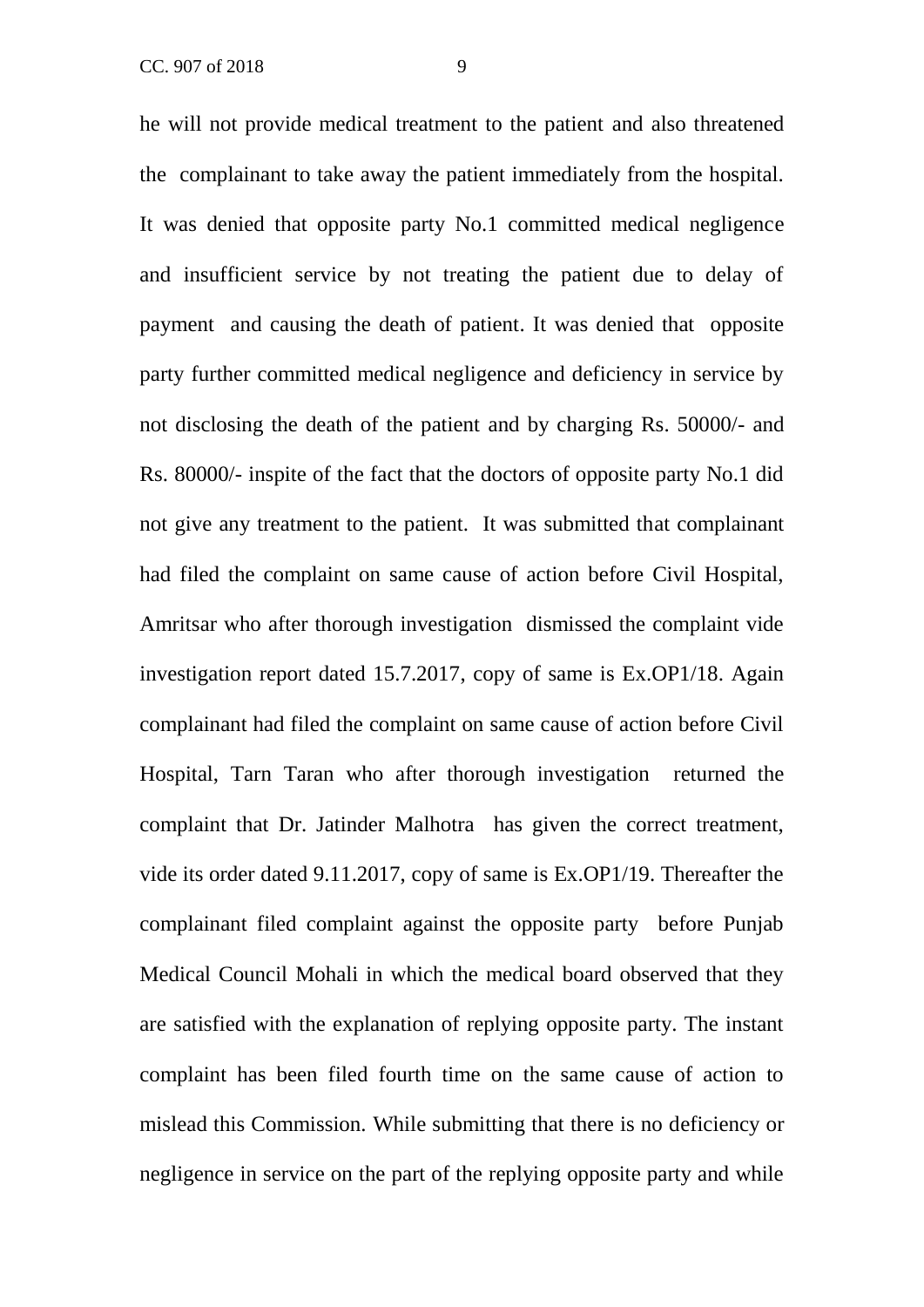denying and controverting other allegations, dismissal of complaint was prayed.

3. Opposite party No.2 filed separate written version taking certain preliminary objections therein inter alia that present complainant does not disclose any cause of action against the opposite party No.2 i.e. State Bank of Patiala which now has been merged in State Bank of India ; that complainants have filed the present complaint with malafide intention to defame the opposite party No.2 and to harass the present branch manager of opposite party No.2 ; that the opposite party No.2 has not committed unfair trade practice nor ever committed negligence in his duty towards his customers. It is correct that on 7.1.2017 demonetization was declared by the Govt. of India. The opposite party No.2 had to act as per Reserve Bank of India guidelines prevailing on 7.1.2017. It was denied that complainant No.3 went to opposite party No.2 or requested to the then branch manager to release a sum of Rs. 2 lacs as demanded by Dr. Jatinder Malhotra, MD of opposite party No.1 in order to save the life of Parshotam Lal. It was denied that the then branch manager of opposite party No.2 flatly refused to release the cash. The opposite party No.2 had to act on 7.1.2017 as per RBI guidelines on 7.1.2017. There is no documentary evidence against opposite party No.2 that he ever committed deficiency in service towards the complainants. It was denied that complainants ever sent complaints to the higher authorities against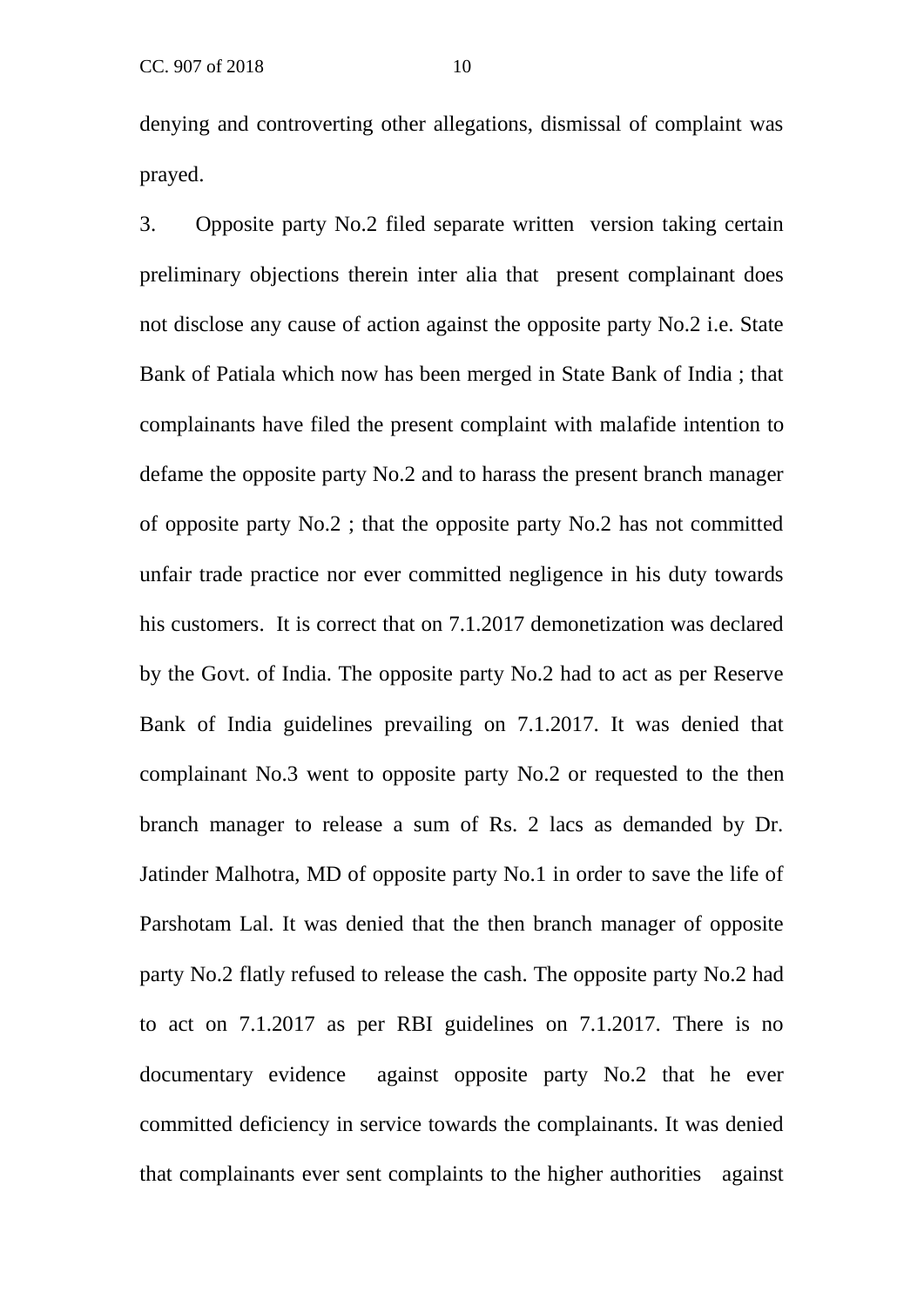replying opposite party No.2 for taking appropriate legal action . While denying and controverting other allegations, dismissal of complaint against the replying opposite party is prayed.

#### **Points for Determination**

4. From the pleadings the following are the points to be determined by this Commission:-

- (i) Whether there is deficiency or negligence in service on the part of the opposite party No.1 for not providing proper treatment to the patient Parshotam Lal i.e. father of complainants No.1 & 2 and husband of complainant No.3 and also whether there is deficiency in service on the part of the opposite party No.2 for not releasing the amount as demanded by opposite party No.1 ?
- (ii) If point No.1 is proved , whether the complainant is entitled for compensation on account of harassment and mental agony and also entitled for litigation expenses , if so , to what amount ?

## **Evidence of the complainant and Arguments**

5. Alongwith the complaint, complainant No.1 has filed her duly sworn affidavit Ex.CW-1/A, copies of medical reports of patient Parshotam Lal Ex.C-1 to Ex.C-15, medical bills Ex.C-16 to Ex.C-25, copy of complaint moved to CMO Ex.C-26 & postal receipts Ex.C-27, certificate issued by opposite party No.1 Ex.C-28 and closed her evidence.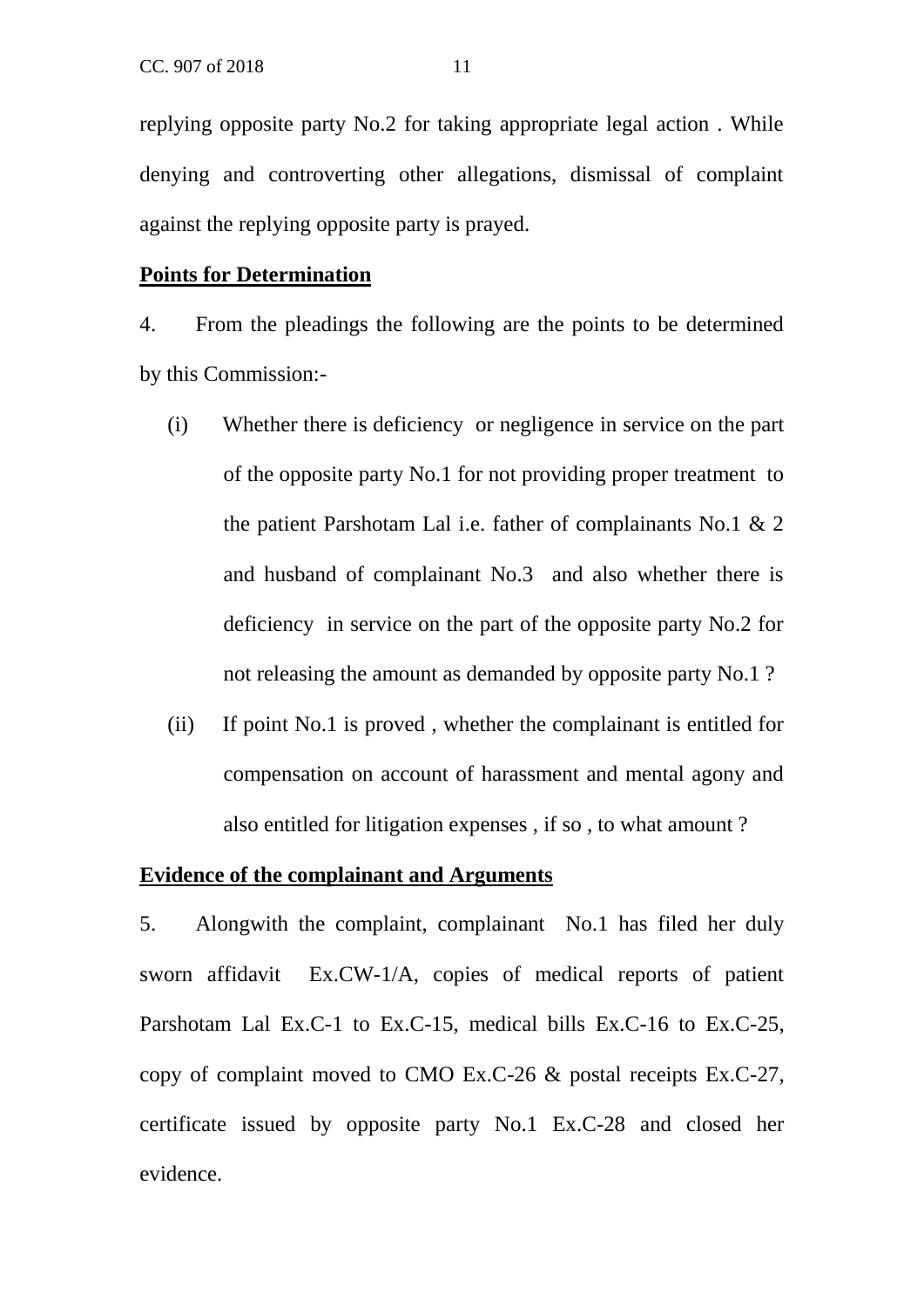6. On the other hand opposite party No.1 alongwith written version has filed affidavit of Dr. Jatinder Malhotra Ex.OP1/1, copy of hospital record Ex.OP1/2 (consisting of 22 pages) , copy of bill Ex.OP1/3, copy of IPD receipt Ex.OP1/4 to Ex.OP1/6, copy of IPD medicine issue report Ex.OP1/7, copies of credit memo Ex.OP1/8 to Ex.OP1/17, copy of investigation report issued by Civil Hospital, Amritsar Ex.OP1/18, copy of investigation report of Civil Hospital, Tarn Taran Ex.OP1/19, copy of report of Punjab Medical council Ex.OP1/20 and closed the evidence on behalf of opposite party No.1.

7. On the other hand opposite party No.2 alongwith written version has filed affidavit of Sh. Nikhil Dutta, Branch Manager Ex.OP2/A and closed the evidence on behalf of opposite party No.2.

8. We have heard the Ld.counsel for all the parties and have carefully gone through the record on the file . We have also gone through the written synopsis submitted by all the counsel for the parties.

#### **Findings**

9. From the appreciation of the facts and circumstances of the case, it stands proved on record that the main case of the complainant is that father of the complainant No.1 namely Sh. Parshotam Lal was suffering from serious heart disease and was admitted in the hospital of opposite party No.1 on 4.1.2017 and had deposited Rs. 10000/- at 6.00 p.m. and after starting the treatment the doctors of opposite party No.1 issued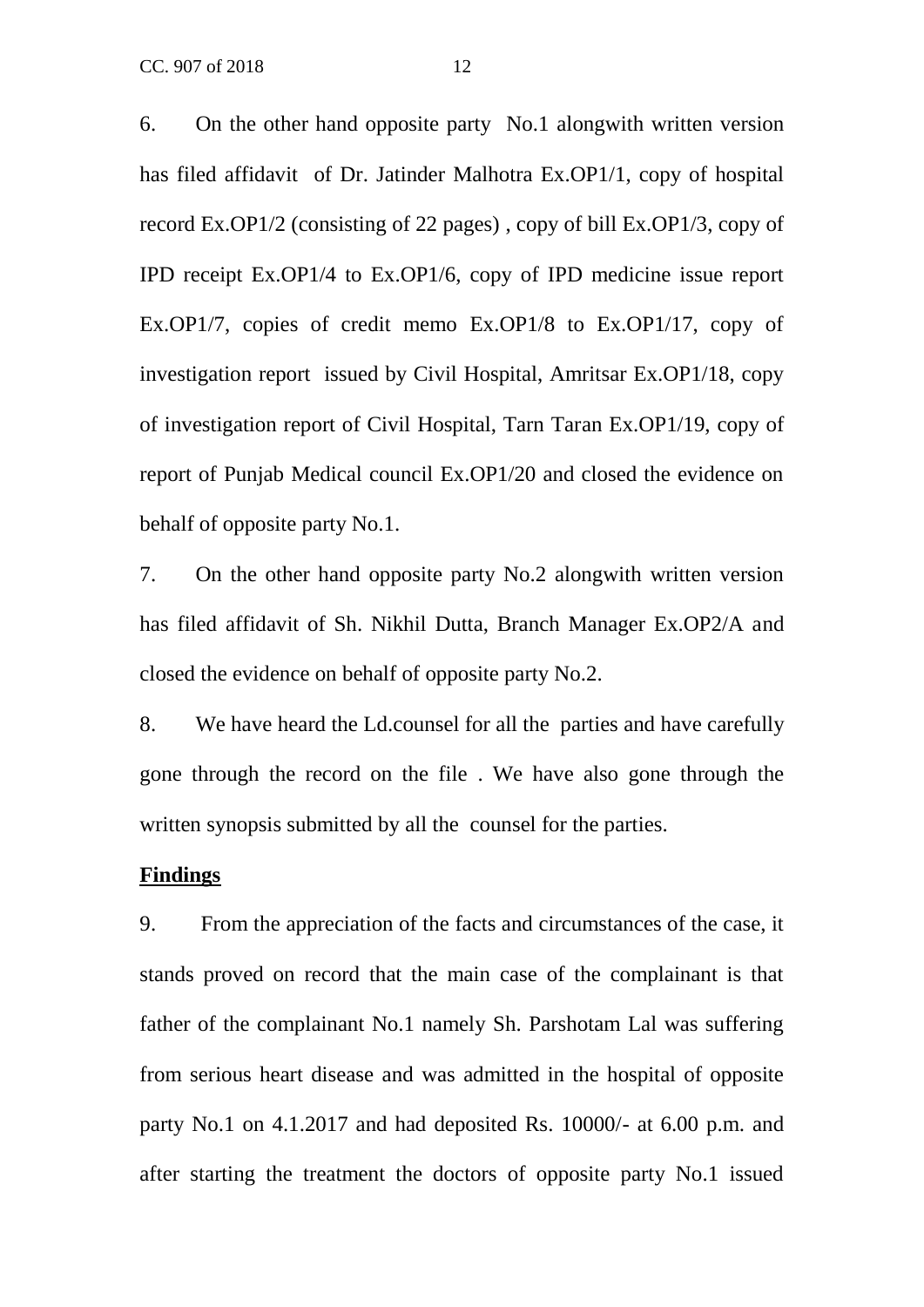different bills and medical reports which are Ex.C-1 to Ex.C-25. It is averted in the complaint that due to demonetization by Indian Govt., the doctors of opposite party No.1 threatened the complainant at about 3.00 p.m. that if they failed to deposit Rs. 2 lacs immediately on 7.1.2017 in cash they will not provide treatment to the father of the complainant. The complainant immediately approached opposite party No.2 and requested the manager to release the amount as demanded by Dr. Jatinder Malhotra, MD of opposite party No.1 in order to save the life of the father of the complainant, but opposite party No.2 flatly refused to release the cash and when this fact was narrated to opposite party No.1, the opposite party No.1 issued a letter to the bank which depicts as under:-

"Please transfer money into hospital account directly by RTGS so that the life of patient can be saved and cause of his death should not be lack of money inspite of having money into his account."

It is argued by the complainant that inspite of the letter as per pleadings of the complainant he went to the bank but by that time the bank was closed as the time was over and the complainant again requested opposite party No.1 to continue with the treatment and he will pay the amount on the next working day since next day was Sunday. But the opposite party No.2 refused to accede to the genuine request of the complainant and had not provided the requisite treatment to the patient ; meaning thereby that the doctors had not provided the treatment to the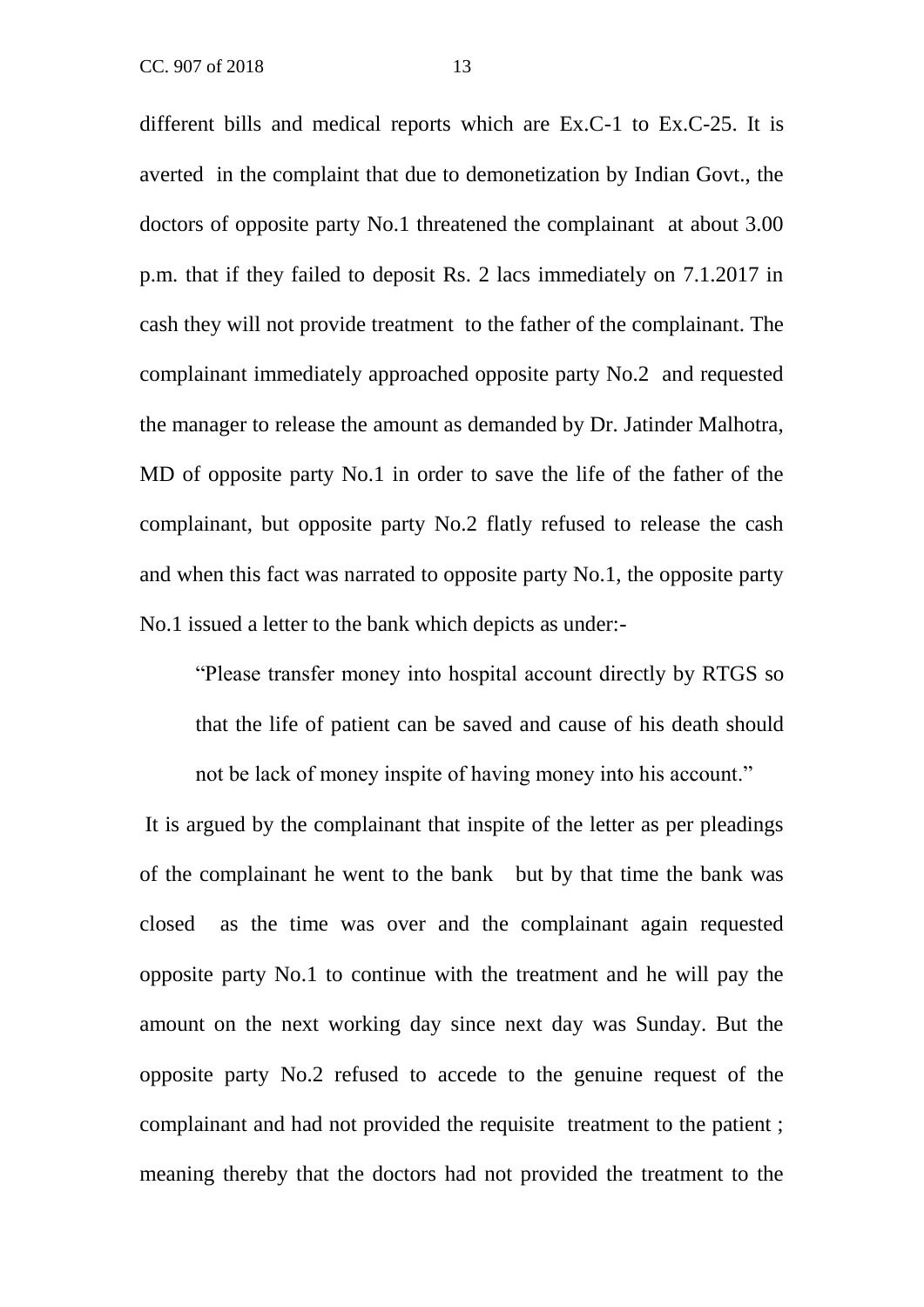father of the complainant when he was in dire need of the treatment and was on ventilator and unfortunately the father of the complainant died on 8.1.2017 at about 12.30 p.m.. Despite the death of the father of the complainant the doctors of opposite party No.1 asked the complainant to deposit the money at about 4.30 p.m.. The complainant was compelled to make payment and the complainant under forced circumstances gave a cheque of Rs. 50000/- and a sum of Rs. 80000/- was transferred to the bank account of opposite party No.1 and only then the dead body of the deceased was handed over to the complainant at about 11.30 p.m. on 8.1.2017. It is argued that it is a clear case of medical negligence and inhuman attitude by the doctors due to which the complainant lost his father . Had the doctors given proper treatment at proper time , life of the patient could have been saved. It is also argued that complainant has made complaints for taking appropriate action against the opposite parties and the copy of complaints and postal receipts are Ex.C-26 and Ex.C-27. In this way the complainant has demanded Rs. 10 lacs as compensation on account of negligence in service on the part of opposite parties.

10. Though the opposite party No.1 has argued mainly on the ground that the deceased Parshotam Lal was admitted in the hospital of opposite party No.1 between 4.1.2017 to 8.1.2017 and treatment bill of Rs. 1,83,355/- was raised and out of which Rs. 1 lacs was paid by the complainant but Rs. 83,355/- was not paid till date and only to escape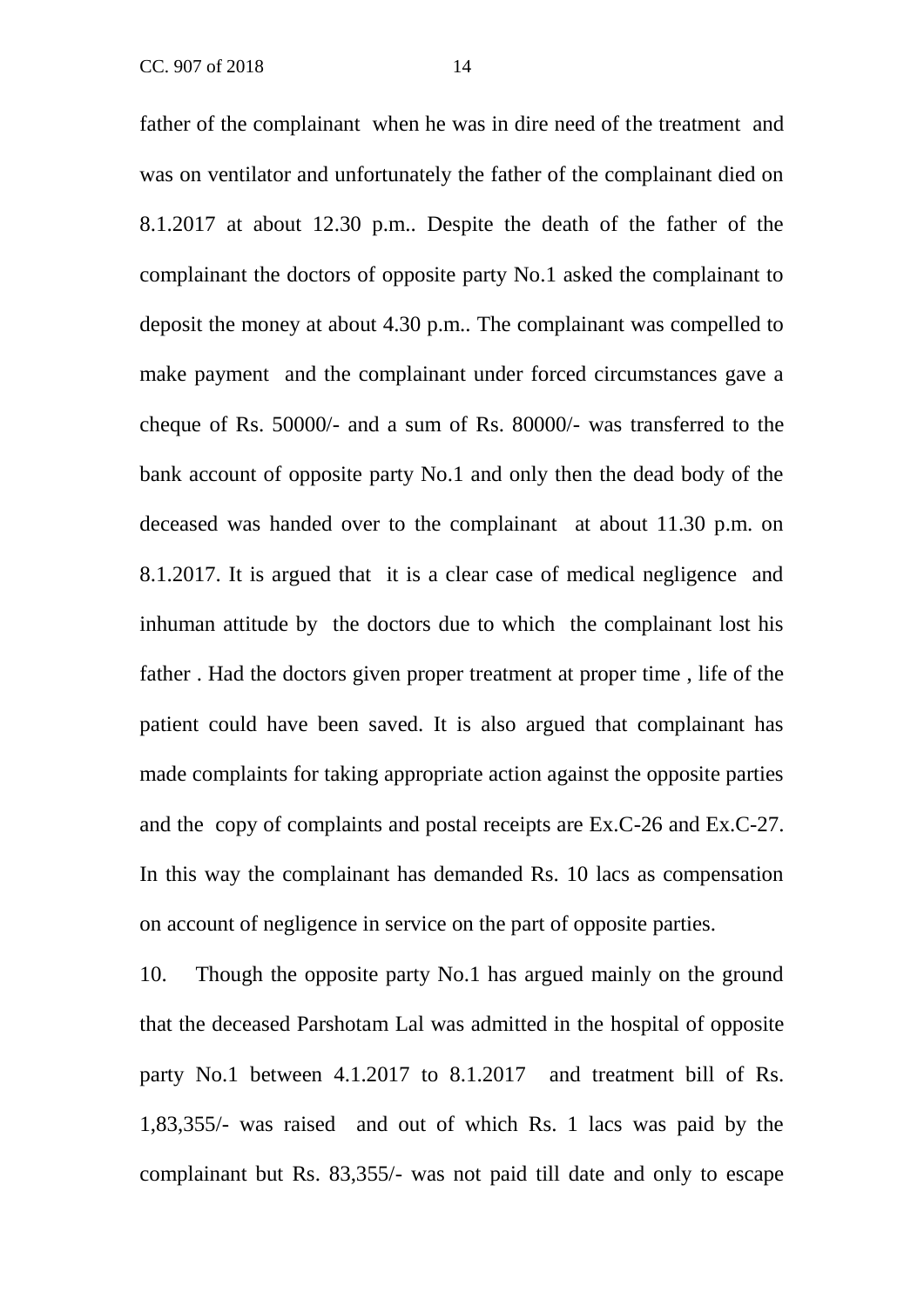from the liability of paying the remaining amount of Rs. 83,355/- the complainant has filed the instant complaint only to harass the opposite parties. The other plea of the opposite party No.1 that the complaints filed by the complainant before the Civil Hospital, Amritsar ,Civil Hospital, Tarn Taran as well as before the Punjab Medical Council were dismissed by observing that they are satisfied with the explanation given by opposite party No.1. But we are not agreed with these pleas of opposite party No.1 as letter issued by opposite party No.1 Ex.C-28 is admitted by opposite party No.1 and the opposite party No.1 in this regard has only argued that this letter was written only at the request of the complainant that he was not able to withdraw the cash from the bank. On the other hand it is argued on behalf of opposite party No.2 that they have acted as per guidelines of the RBI and rest of the averments are denied by opposite party No.2 and it has specifically been stated that no cause of action whatsoever occurred against opposite party No.2.

11. The Commission has given thoughtful consideration to the arguments advanced by both the parties . Before giving findings in the present case , it will not out of place to mention the law settled by the *Hon'ble Supreme Court in such like medical negligence cases. The Commission relied upon Arun Kumar Manglik Vs. Chirayu Health & Medicare Private Ltd. (SC) 2019(7) SCC 401* wherein it is held that *hospital authorities were unable to meet standard of reasonable care*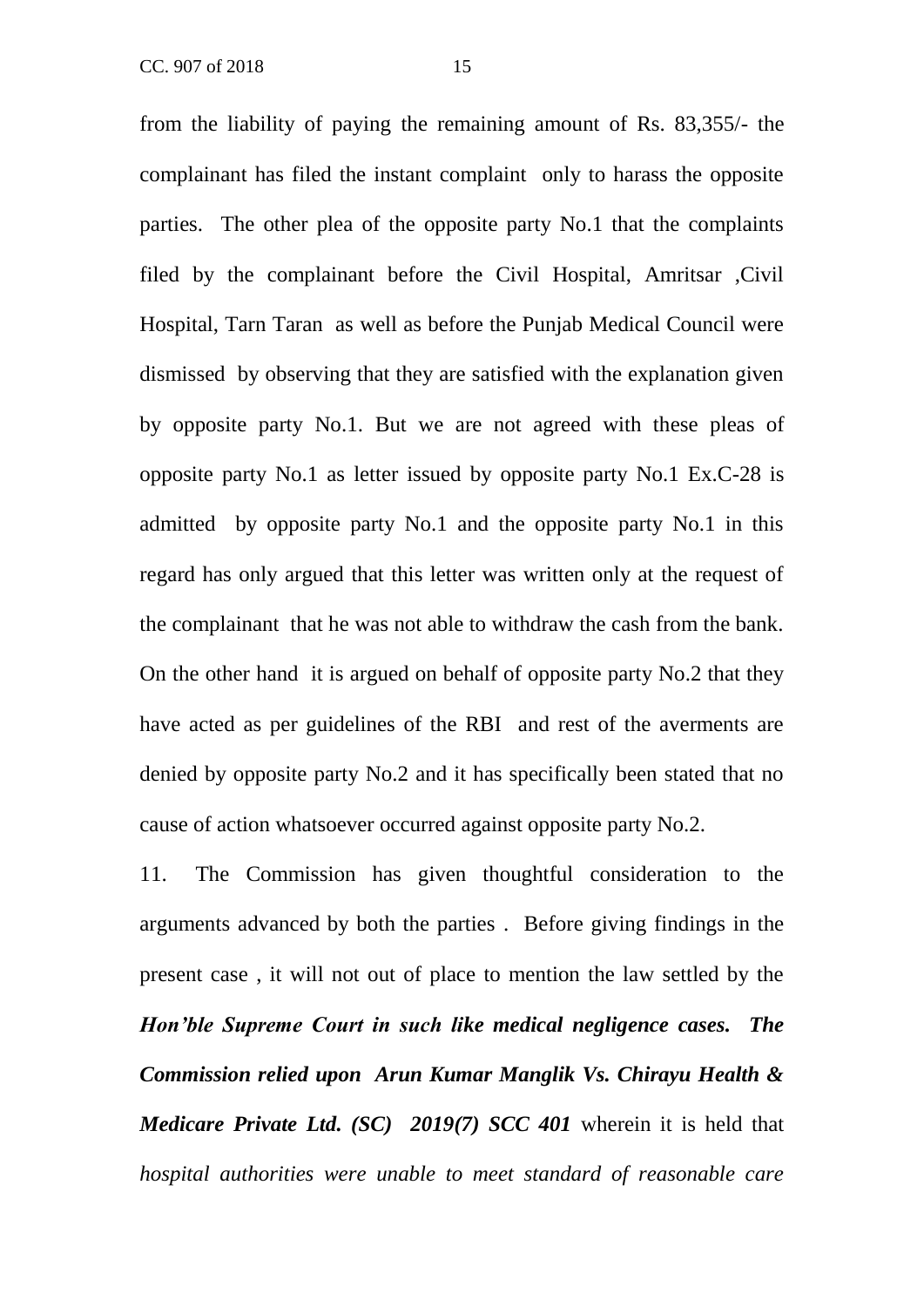*expected of medical services as laid down in Bolam Test [ (1957) 1 WLR 582 ], then the respondents are very much liable to pay compensation . Not only this the Hon'ble Supreme Court set-aside the order of the Hon'ble National Commission whereby the respondents were held not guilty of medical negligence.* Similarly there is another judgement of the *Hon'ble National Commission, New Delhi titled as Bhajan Lal Gupta & Anr. Vs. Mool Chand Kharati Ram Hospital & Ors. in Original Petition No. 182 of 1993 decided on 10.11.2000*. Relevant para of the judgement is reproduced hereunder:-

*" In Halsburys Laws of England, Ed. 3. Vol. 26, pp 17-18, the question of negligence and duties owed to the patient has been dealt with on the basis of various precedents extracts wherefrom are reproduced hereunder:-*

*"22. Negligence: Duties owed to patient. A person who holds himself out as ready to give medical (a) advice or treatment impliedly undertaken that he is proposed of skill and knowledge for the purpose. Such a person, whether he is a registered medical practitioner or not, who is consulted by a patient, owes him certain duties, namely, a duty of care in deciding whether to undertake the case, a duty of care in deciding what treatment to give and a duty of care in his administration of that treatment (b) A breach of any*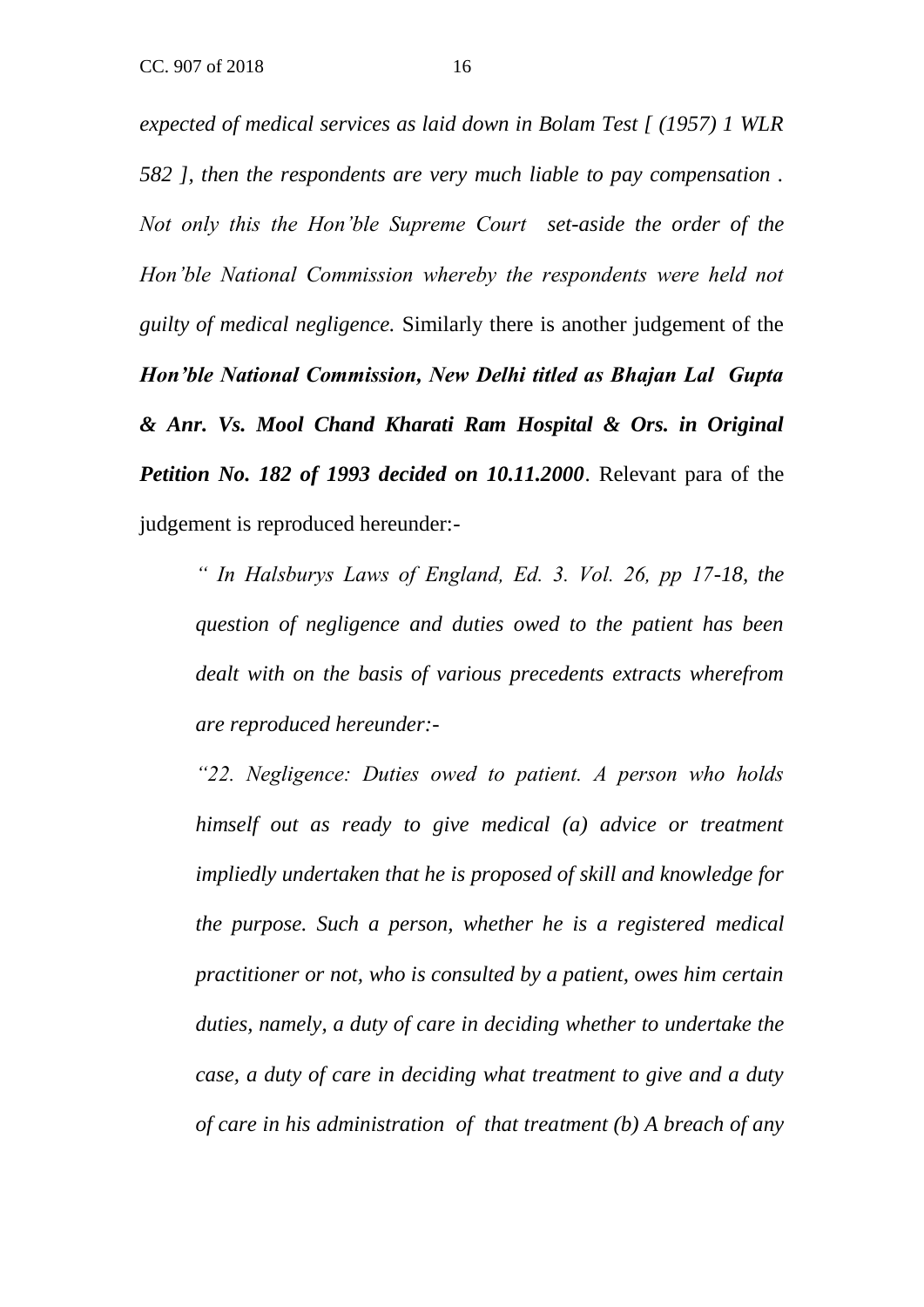*of these duties will support an action for negligence by the patient ( c).*

*23. Degree of skill and care required. The practitioner must bring to his task a reasonable degree of skill and knowledge and must exercise a reasonable degree of care.Neither the very highest, nor a very low degree of care and competence judged in the light of the particular circumstances of each case, is what the law requires (d), a person is not liable in negligence because someone else of greater skill and knowledge would be prescribed different treatment or operated in a different way (e) nor is he guilty of negligence if he has acted in accordance with practice accepted as proper by a responsible body of medical men skilled in that particular art, although a body of adverse option also existed among medical men (f).*

*In Bolan Vs. Friern Hospital Management Committee (1957) 1 WLR 582, Lord Justice Mc Nair, while briefing the jury had directed : (1) a doctor is not negligent, if he is acting in accordance with a practice accepted as proper by a reasonable body of medical men skilled in that particular act, merely because there is a body of such opinion that takes a contrary view.*

*Where there are two different schools of medical practice, both having recognition among practitioners, it is not negligent for a*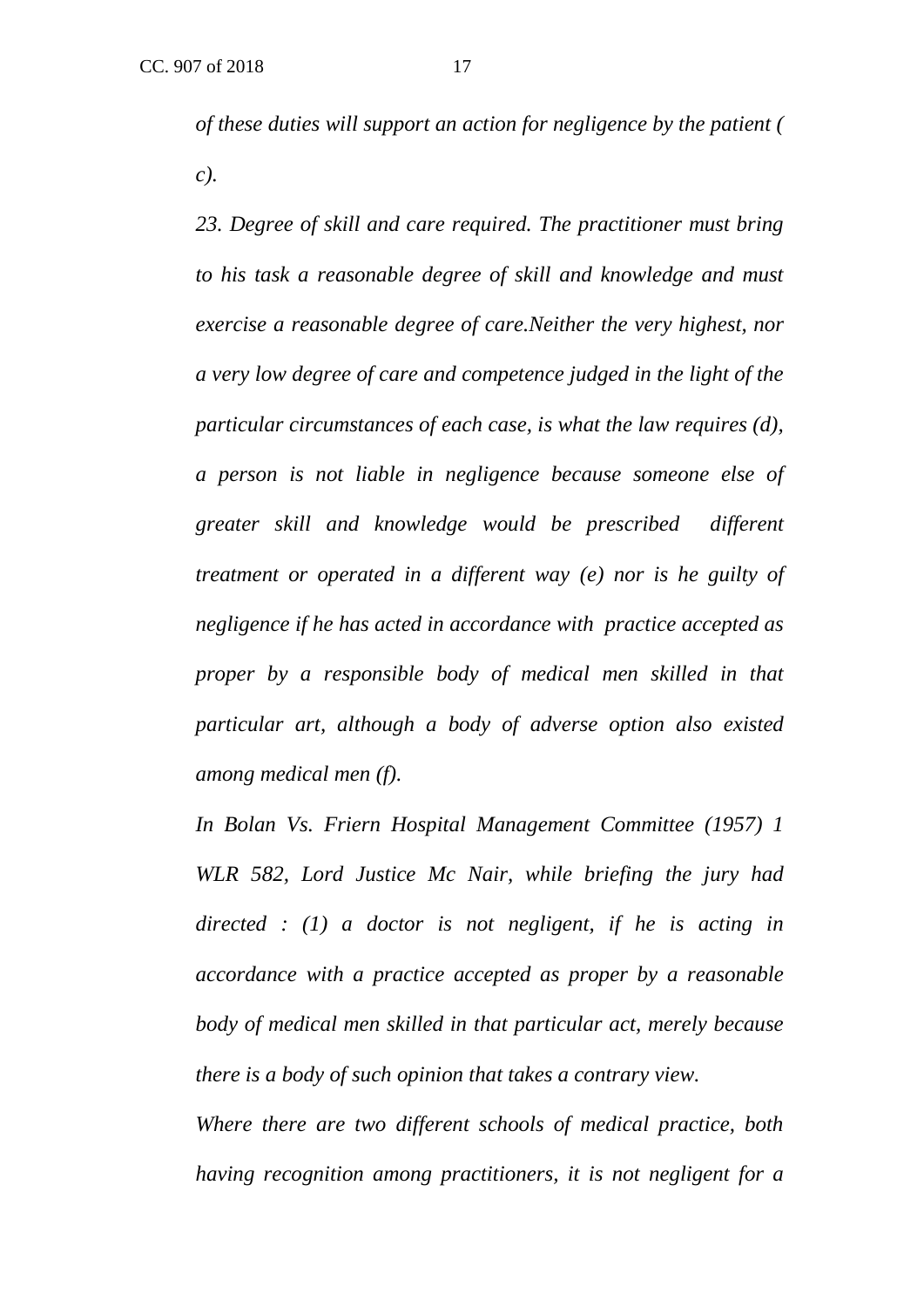*practitioner to follow one in preferences the other. American Law, see 70- Corpus Juris Secumdum (1951) 952, 953, pr.44, Moreover, it seems that by American Law a failure to warn the patient of dangers of treatment is not, by itself , negligence libid 971. Prs 48m).*

Further reliance has been placed upon *Chandra Shekhar Pandey Vs. Salil Chandra (Dr.) & Ors. 2011(1) CPJ 152 of the Hon'ble Uttar Pradesh State Commission, Lucknow* wherein it has been held that "*Keeping the patient in hospital for 8 days without treatment and not referring the same to cancer-specialist/hospital after observing the symptoms of cancer- clear case of medical negligence and deficiency in service- Hospital is also liable with doctor to pay compensation*."

12. In the present case it is admitted by the opposite party No.1 that father of the complainant was under the treatment of opposite party No.1 and in this regard complainant has placed on record medical bills/reports Ex.C-1 to Ex.C-25 which depicts that the treatment was initiated by opposite party No.1 and it is also admitted by opposite party No.2 that they had stopped the further treatment of the father of the complainant only for want of money which stands proved from the letter Ex.C-28 which is self sufficient and speaks volume about the conduct and act of opposite party No.2. Rather this Commission has no hesitation to say that opposite party No.1 has acted so callously only to secure their money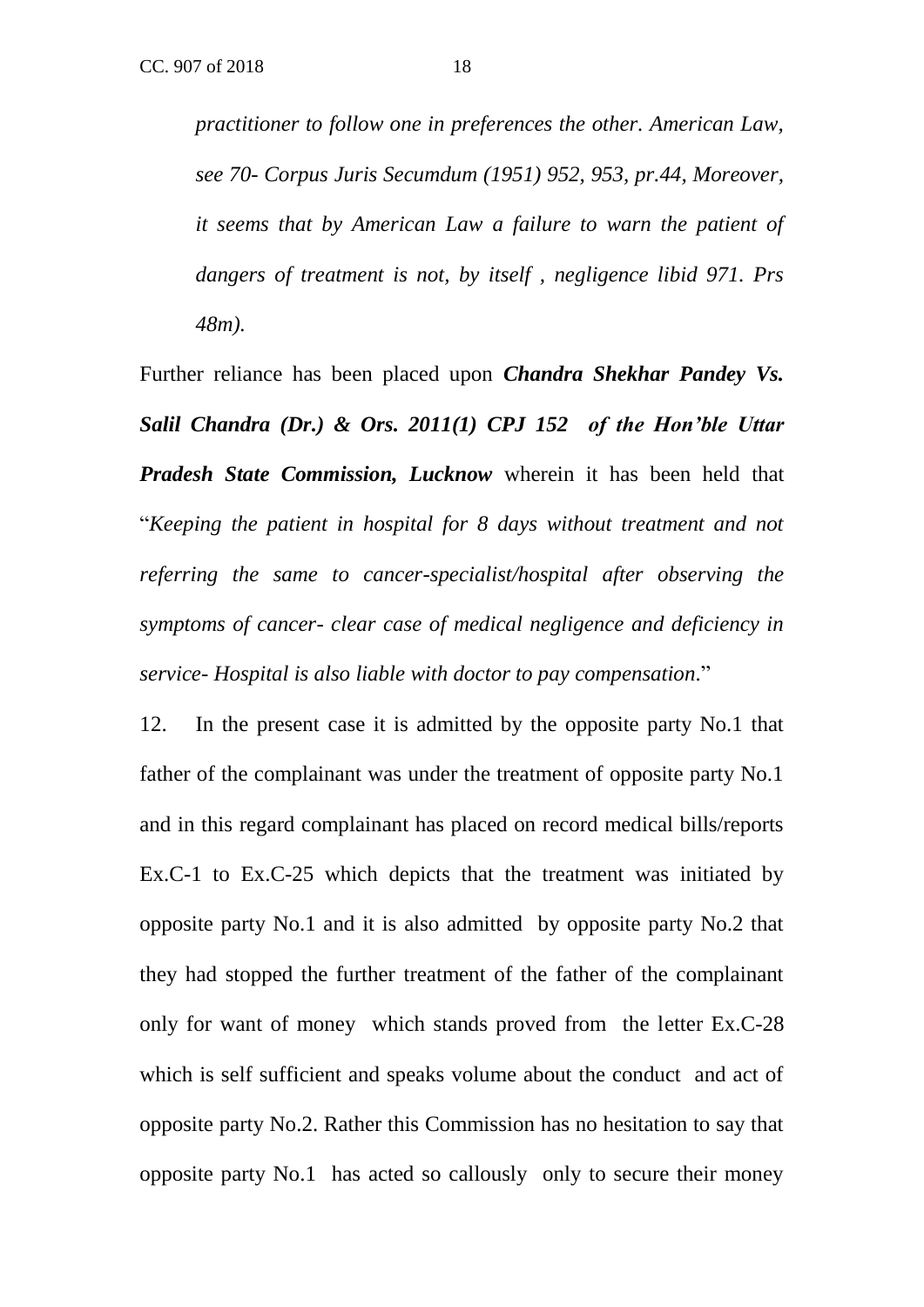and the wording of the letter itself shows that author of the letter has specifically mentioned that *" My request to the bank is to please transfer money into hospital account directly by RTGS so that his life can be saved and cause of his death should not be lack of money inspite of having money into his account."* In other words hospital authorities were so greedy to secure their money particularly when they came to know that deceased had sufficient amount in his account instead of saving the life of patient Parshotam Lal. In this regard the complainant has placed reliance upon letter Ex.C-28 written by Dr. Jatinder Malhotra, Managing Director of the hospital with IFSC code. So this letter is sufficient to prove the malafide conduct of the hospital authorities that they have desperate to grab money instead of saving the life of the father of the complainant. Rather it is the moral duty of a doctor first to save the life of a patient and then to think about the money. But in the instant case the doctors of opposite party No.1 chosen the other way i.e. firstly thought about the medical bills and due to non payment of the medical bill which was not paid due to demonetization left the patient on death bed. Such callous attitude not end there but the opposite party No.1 did not hand over the dead body despite the fact that the proper treatment was not provided due to lack of money until the complainant made payment of Rs. 50000/-

So the opposite party No.1 is indulged not only guilty of negligence and

through cheque and Rs. 80000/- through RTGS to opposite party No.1.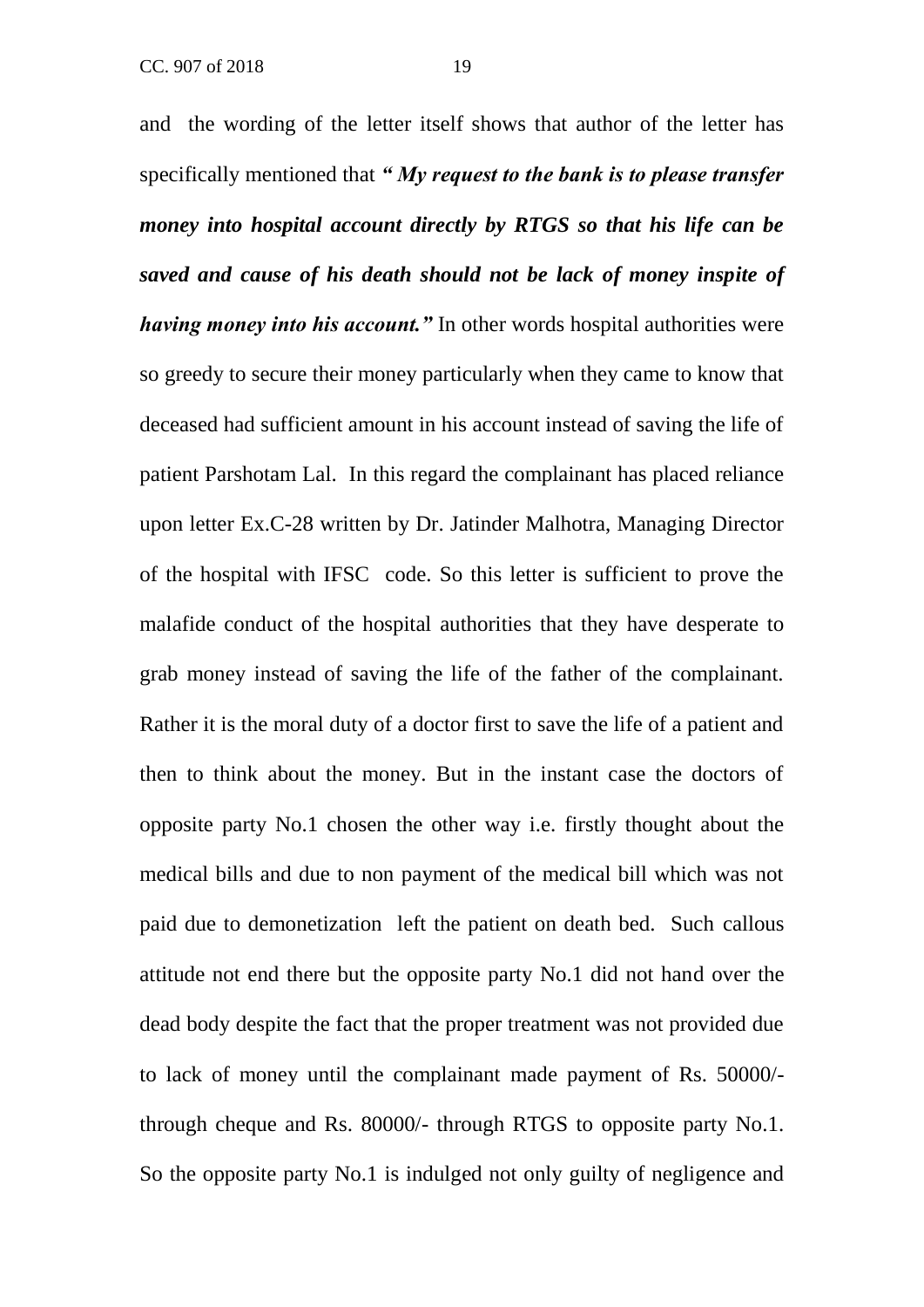deficiency in service rather also indulged in unfair trade practice by not providing treatment to the patient due to lack of money which was not released by opposite party No.2 by mentioning the reason of demonetization.

13. So far as opposite party No.2 is concerned, it is the admitted fact that the complainant has approached opposite party No.2 to release the amount from the saving account and opposite party No.2 instead of releasing the amount refused to pay the amount under the garb of RBI guidelines regarding demonetization. But not even a single document has been produced to what sorts of guidelines were issued by RBI regarding demonetization. So by simply refusing the release of payment in such a critical condition of the father of the complainant even so when the opposite party No.1 duly written a letter Ex.C-28 in which it was clearly written that amount be deposited in the account of hospital authorities so that the life of patient be saved and cause of his death should not be lack of money inspite of having money into his account. So opposite party No.2 also indulged in deficiency in service .

14. Keeping in view the totality of circumstances, the complaint is allowed . This Commission is of the considered view that compensation is not the substitute for the life of an individual and in the present case it is beyond doubt to prove that due to callous attitude of opposite party No.1 precious life of the father of the complainant has been lost and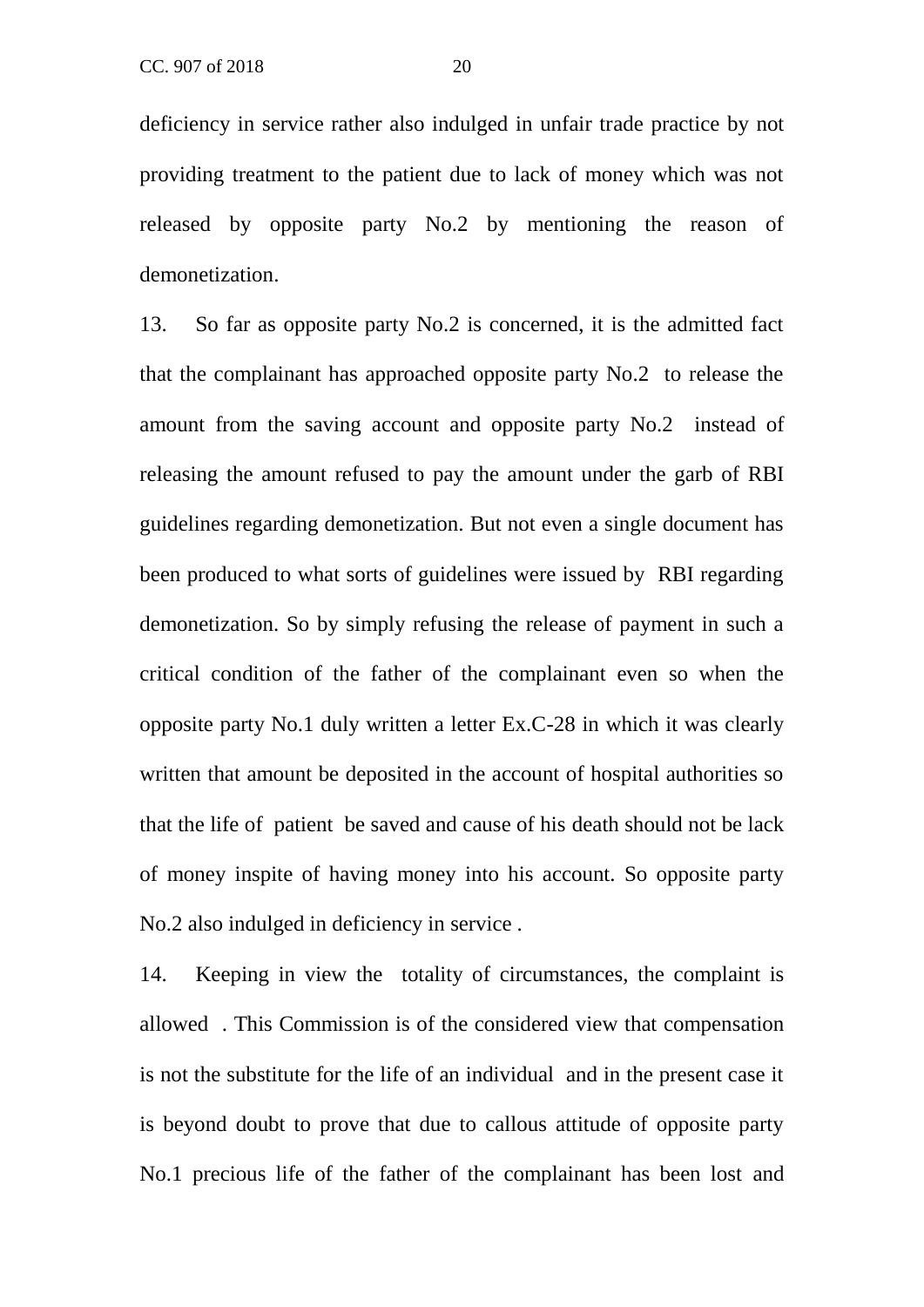complainant was compelled to knock the door of this Commission . Though admittedly compensation term has not been explained in the Consumer Protection Act, however since this Act is based on principle of equity, good concise and natural justice and the Commission is empowered to provide compensation after assessing the facts of each case. In the present case the conduct of the opposite party is so callous and in human which compelled the complainant to knock the door of this Commission, hence, the opposite party is liable to pay exemplary compensation to meet the ends of justice. This Commission relied upon the latest law on this point of compensation i.e. the *Hon'ble Supreme Court in case Amitabha Dasgupta Vs. United Bank of India and others AIR 2021 SC (Civil) 1457* wherein it has been held that *" Deficiency in service- Duty of care should be exercised by bank irrespective of application of laws of bailment to contents of locker- Bank inadvertently broke customer's locker, without giving prior notice, inspite of clearing pending dues by him- Bank acted in blatant disregard to responsibilities owned to customer as service provider- Case of gross deficiency in* 

*service- Imposition of costs of Rs. 5,00,000/- on bank, would be appropriate compensation to customer."* Keeping in view of this fact as well as mental agony of the complainants, this Commission is not hesitate to award compensation of Rs. 5 lacs to the complainants by opposite party No.1. Since opposite party No.2 is also added in giving mental